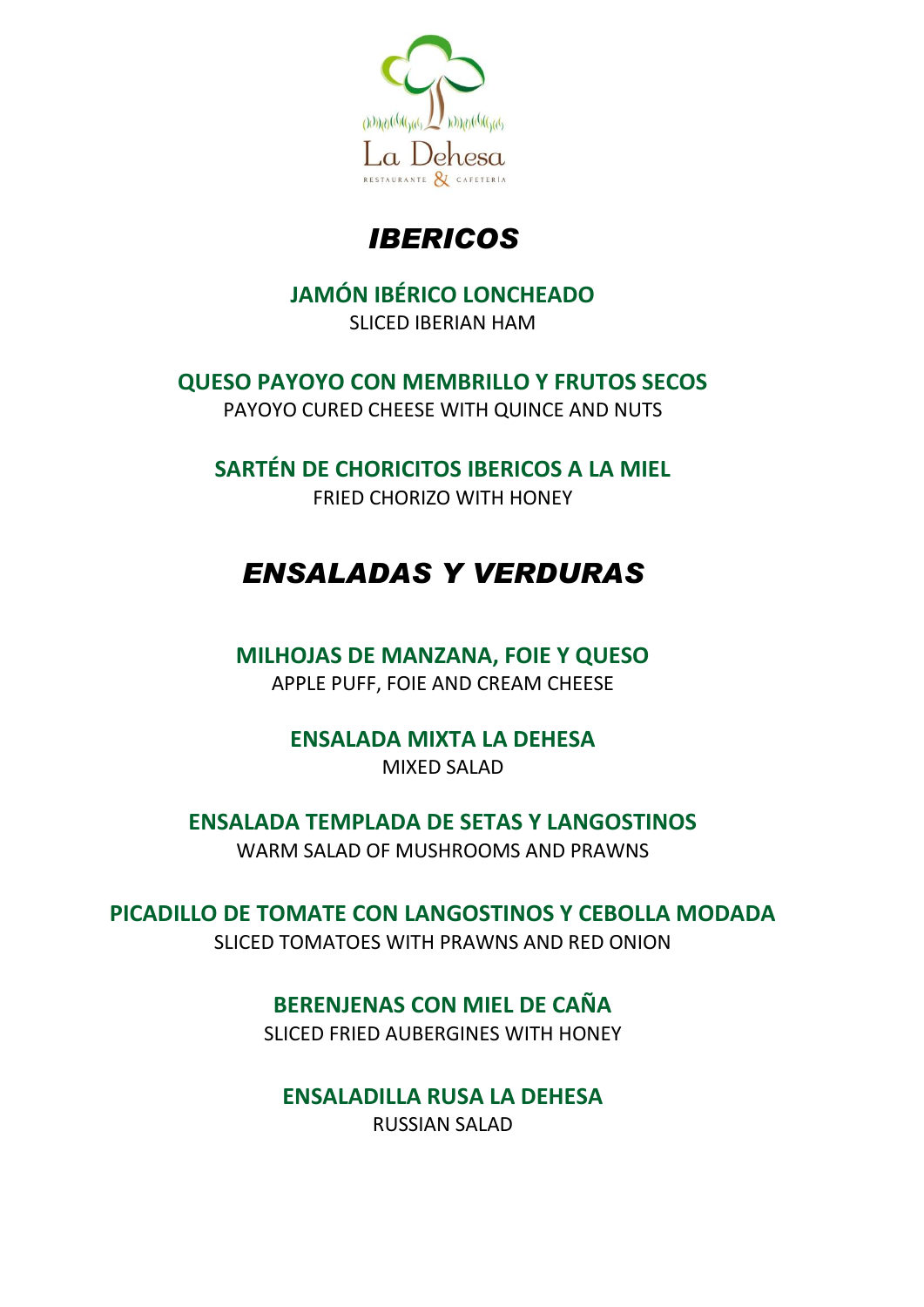

# *HUEVOS*

## **HUEVOS ROTOS CON JAMÓN IBÉRICO Y LANGOSTINOS**

FRIED EGGS, HAM AND PRAWNS

## **REVUELTO DE ESPÁRRAGOS, JAMÓN IBÉRICO Y LANGOSTINOS**

SCRAMBLED EGGS WITH ASPARAGUS, IBERIAN HAM AND PRAWNS

# *PLATOS DE CUCHARA*

## **CALLOS CON GARBANZOS**

TRIPES WITH CHIKPEAS

#### **PORRA ANTEQUERANA** COLD TOMATO CREAM

**MIGAS DEL PASTOR**

BREADCRUMBS WITH CHORIZO SAUSAGE

## **SOPA DE PICADILLO**

CHICKEN SOUP WITH HAM

## **GUISO CASERO DEL DIA**

STEW OF THE DAY

# *PESCADOS*

## **BACALAO A LA CREMA CON PASAS Y PIÑONES**

DRIED GRAPES SAUCE CODFISH

**CALAMARES FRITOS o A LA PLANCHA** GRILLED or FRIED CALAMARIS

## **ROSADA FRITA o A LA PLANCHA**

PINK FRIED WITH SALAD

## **PEZ ESPADA A LA NARANJA**

SWORDFISH ORANGE CREAM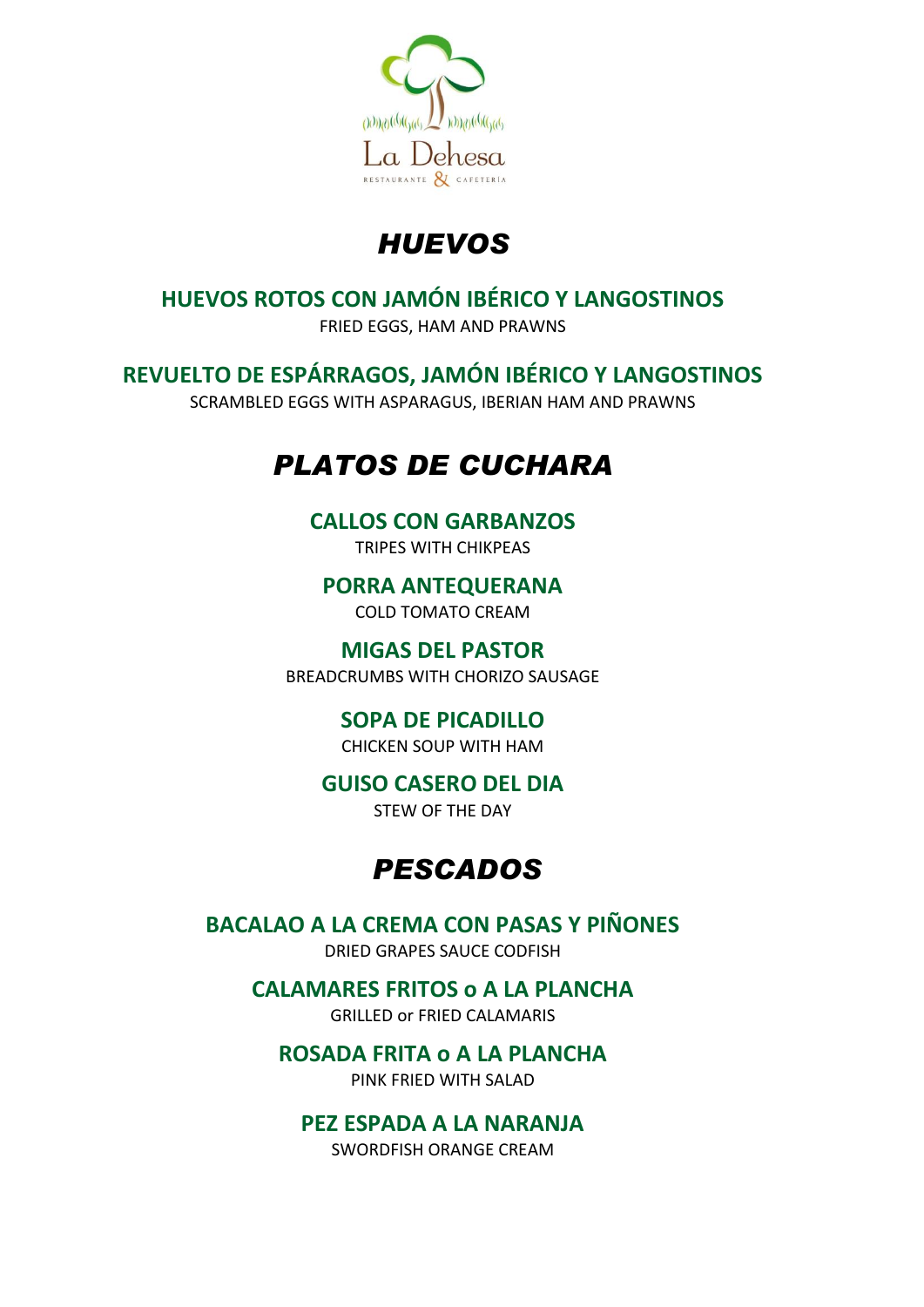

## *CARNES<sup>4</sup>*

## **SOLOMILLO TROCEADO CON AJITOS Y JAMÓN**

PORK SIRLION WITH GARLIC

#### **SOLOMILLO DE CERDO AL CABRALES**

CABRALES CHEESE SAUCE PORK SIRLION

#### **SOLOMILLO DE CERDO AL VINO DE MALAGA**

SWEET WINE SAUCE PORK SIRLION

#### **FLAMENQUIN CASERO, HUEVO Y PATATAS**

MEAT ROLL STUFFED

#### **SECRETO LAMINADO CON AJITOS**

GRILED SECRETO WITH GARLIC

#### **PLATO DE LOS MONTES**

MOUNTAIN DISH: COOKED LOIN, FRIED EGGS, PEPPERS, CHORIZO AND POTATOES

## **LOMO DE ORZA CON PATATAS**

COOKED LOIN WITH POTATOES

## **CONEJO AL AJILLO**

RABBIT IN GARLIC SAUCE

## **CARRILLADA DE TERNERA AL PEDRO XIMENEZ**

STEWED IBERIAN PORK CHEEKS

## **ENTRECOT LAMINADO CON PATATAS**

GRILLED BEEF ENTRECOT

## **CHURRASQUITOS DE POLLO A LA PIMIENTA**

SLICED CHICKEN WITH PEPPER SAUCE

## **POLLO A LA PARRILLA**

GRILLED CHICKEN